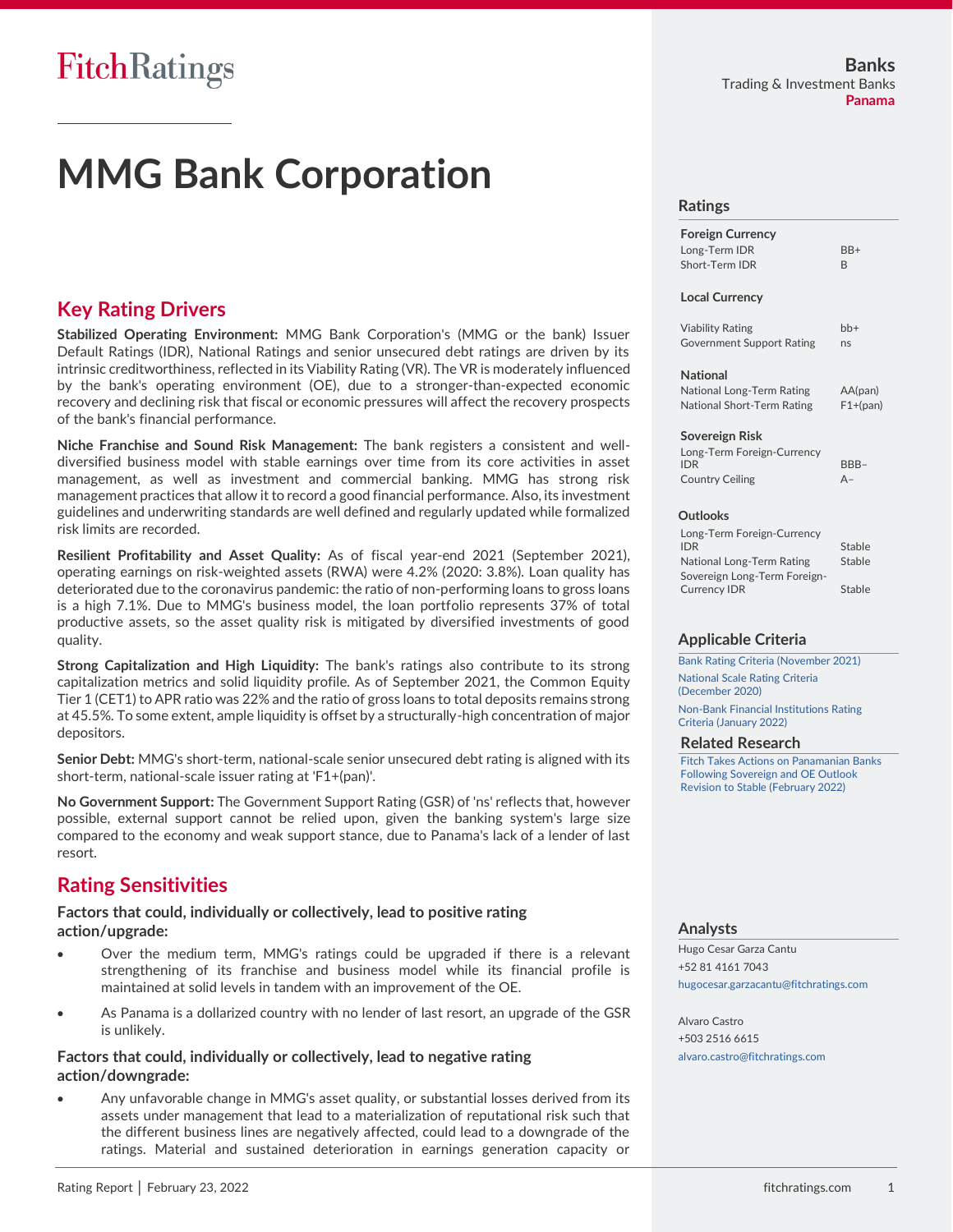

capitalization to levels in Fitch Ratings' core metrics below 3% (operating profit to RWA) and 17% (CET1 to RWA) could trigger a downgrade of the ratings.

- The senior unsecured debt National Short-Term Rating would move in tandem with MMG's National Short-Term Rating.
- Because these are the lowest levels in the respective scale, there is no downside potential for the GSR.

| <b>Issuer Ratings (Including Main Issuing Entities)</b> |            |  |  |  |  |
|---------------------------------------------------------|------------|--|--|--|--|
| <b>Rating Level</b>                                     | Rating     |  |  |  |  |
| Long-Term Foreign-Currency IDR                          | $BB+$      |  |  |  |  |
| Short-Term Foreign-Currency IDR                         | B          |  |  |  |  |
| <b>Viability Rating</b>                                 | $bb+$      |  |  |  |  |
| <b>Government Support Rating</b>                        | ns         |  |  |  |  |
| National Long Term Rating                               | AA(pan)    |  |  |  |  |
| National Short Term Rating                              | $F1+(pan)$ |  |  |  |  |
| Outlook                                                 | Stable     |  |  |  |  |
| Source: Fitch Ratings.                                  |            |  |  |  |  |

## **Debt Rating Classes**

| <b>Rating Level</b>                   | Rating     |
|---------------------------------------|------------|
| Senior Unsecured: National Short-Term | $F1+(pan)$ |
| Source: Fitch Ratings.                |            |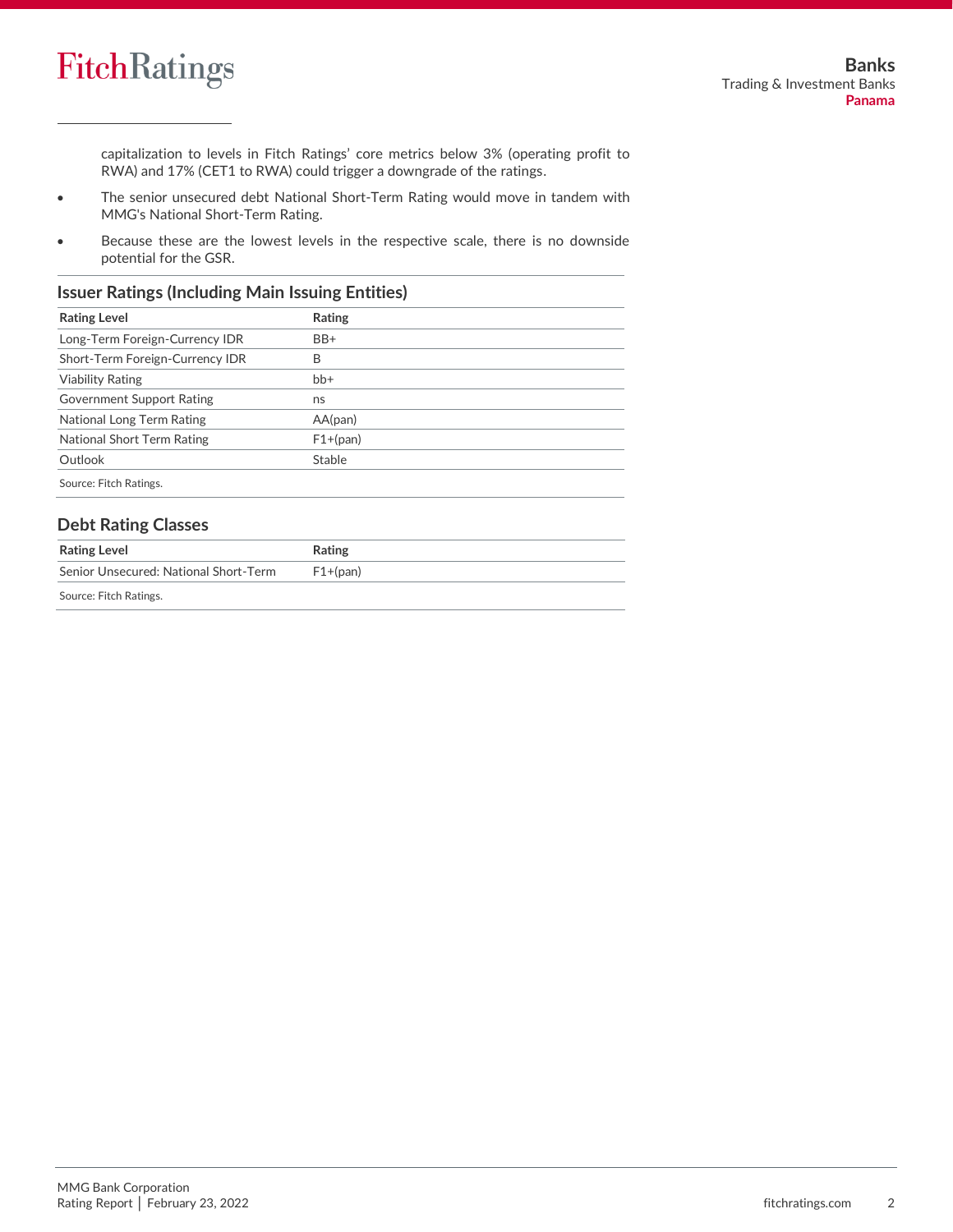# **Ratings Navigator**

|                | <b>MMG Bank Corporation</b> |                            |                 |                  |                             |                              |                        | <b>ESG Relevance:</b>                 |                     |                              | <b>Banks</b><br><b>Ratings Navigator</b> |
|----------------|-----------------------------|----------------------------|-----------------|------------------|-----------------------------|------------------------------|------------------------|---------------------------------------|---------------------|------------------------------|------------------------------------------|
|                |                             |                            |                 |                  | <b>Financial Profile</b>    |                              |                        |                                       |                     |                              |                                          |
|                | Environment<br>Operating    | <b>Business</b><br>Profile | Profile<br>Risk | Quality<br>Asset | Profitability<br>Earnings & | Capitalisation<br>& Leverage | Funding &<br>Liquidity | Implied<br>Viability<br><b>Rating</b> | Viability<br>Rating | Support Rating<br>Government | Default<br>Rating<br>Issuer              |
|                |                             | 20%                        | 10%             | 20%              | 15%                         | 25%                          | 10%                    |                                       |                     |                              |                                          |
| aaa            |                             |                            |                 |                  |                             |                              |                        | aaa                                   | aaa                 | aaa                          | AAA                                      |
| aa+            |                             |                            |                 |                  |                             |                              |                        | $aa+$                                 | $aa+$               | $aa+$                        | AA+                                      |
| aa             |                             |                            |                 |                  |                             |                              |                        | aa                                    | aa                  | aa                           | AA                                       |
| aa-            |                             |                            |                 |                  |                             |                              |                        | aa-                                   | aa-                 | aa-                          | AA-                                      |
| $a+$           |                             |                            |                 |                  |                             |                              |                        | $a+$                                  | $a+$                | $a+$                         | $A+$                                     |
| $\mathsf{a}$   |                             |                            |                 |                  |                             |                              |                        | $\mathsf{a}$                          | a                   | a                            | А                                        |
| <u>a-</u>      |                             |                            |                 |                  |                             |                              |                        | $a -$                                 | a-                  | $a-$                         | А-                                       |
| bbb+           |                             |                            |                 |                  |                             |                              |                        | bbb+                                  | bbb+                | bbb+                         | BBB+                                     |
| bbb            |                             |                            |                 |                  |                             |                              |                        | bbb                                   | bbb                 | bbb                          | <b>BBB</b>                               |
| bbb-           |                             |                            |                 |                  |                             |                              |                        | bbb-                                  | bbb-                | bbb-                         | BBB-                                     |
| bb+            |                             |                            |                 |                  |                             |                              |                        | $bb+$                                 | $bb+$               | bb+                          | <b>BB+Sta</b>                            |
| bb             |                             |                            |                 |                  |                             |                              |                        | bb                                    | bb                  | bb                           | <b>BB</b>                                |
| bb-            |                             |                            |                 |                  |                             |                              |                        | bb-                                   | bb-                 | bb-                          | BB-                                      |
| $b+$           |                             |                            |                 |                  |                             |                              |                        | $b+$                                  | $b+$                | $b+$                         | $B+$                                     |
| b              |                             |                            |                 |                  |                             |                              |                        | b                                     | b                   | b                            | B                                        |
| b-             |                             |                            |                 |                  |                             |                              |                        | $b -$                                 | $b -$               | $b -$                        | <b>B-</b>                                |
| ccc+           |                             |                            |                 |                  |                             |                              |                        | cc <sub>C</sub>                       | ccc+                | ccc+                         | CCC+                                     |
| CCC            |                             |                            |                 |                  |                             |                              |                        | ccc                                   | ccc                 | ccc                          | CCC                                      |
| ccc-           |                             |                            |                 |                  |                             |                              |                        | ccc-                                  | ccc-                | ccc-                         | CCC-                                     |
| cc             |                             |                            |                 |                  |                             |                              |                        | cc                                    | $\mathsf{cc}$       | cc                           | CC                                       |
| $\overline{c}$ |                             |                            |                 |                  |                             |                              |                        | $\mathsf{c}$                          | с                   | c                            | C                                        |
| $\mathsf f$    |                             |                            |                 |                  |                             |                              |                        | f                                     | f                   | ns                           | D or RD                                  |

The Key Rating Driver (KRD) weightings used to determine the implied VR are shown as percentages at the top. In cases where the implied VR is adjusted upwards or downwards to arrive at the VR, the KRD associated with the adjustment reason is highlighted in red.

**Moderate influence Moderate influence** 

# **Significant Changes**

## **Economic Recovery Relieves Pressure on Banks Performance**

Fitch revises to stable from negative the trend of the Panamanian banking operating environment (OE) and has affirmed it at 'bb+' due to a stronger-than-expected economic recovery and lessening risk that fiscal or economic pressures will affect the recovery prospects of the banks' financial performance. Fitch estimates GDP growth of 15% and 7% for 2021 and 2022, respectively, while the unemployment rate has followed a downward trend reaching 11% as of Oct. 21. Likewise, the agency believes that loan deterioration risks due to the still high proportion of modified loans (17.4% of Panamanian banking system's total loans at November 2021) varies between banks, and depends on credit diversification and ability to absorb losses, since loan relief measures ended in September 2021. In Fitch's opinion, normalizing modified loan payments continues to be Panamanian banks' main challenge in 2022.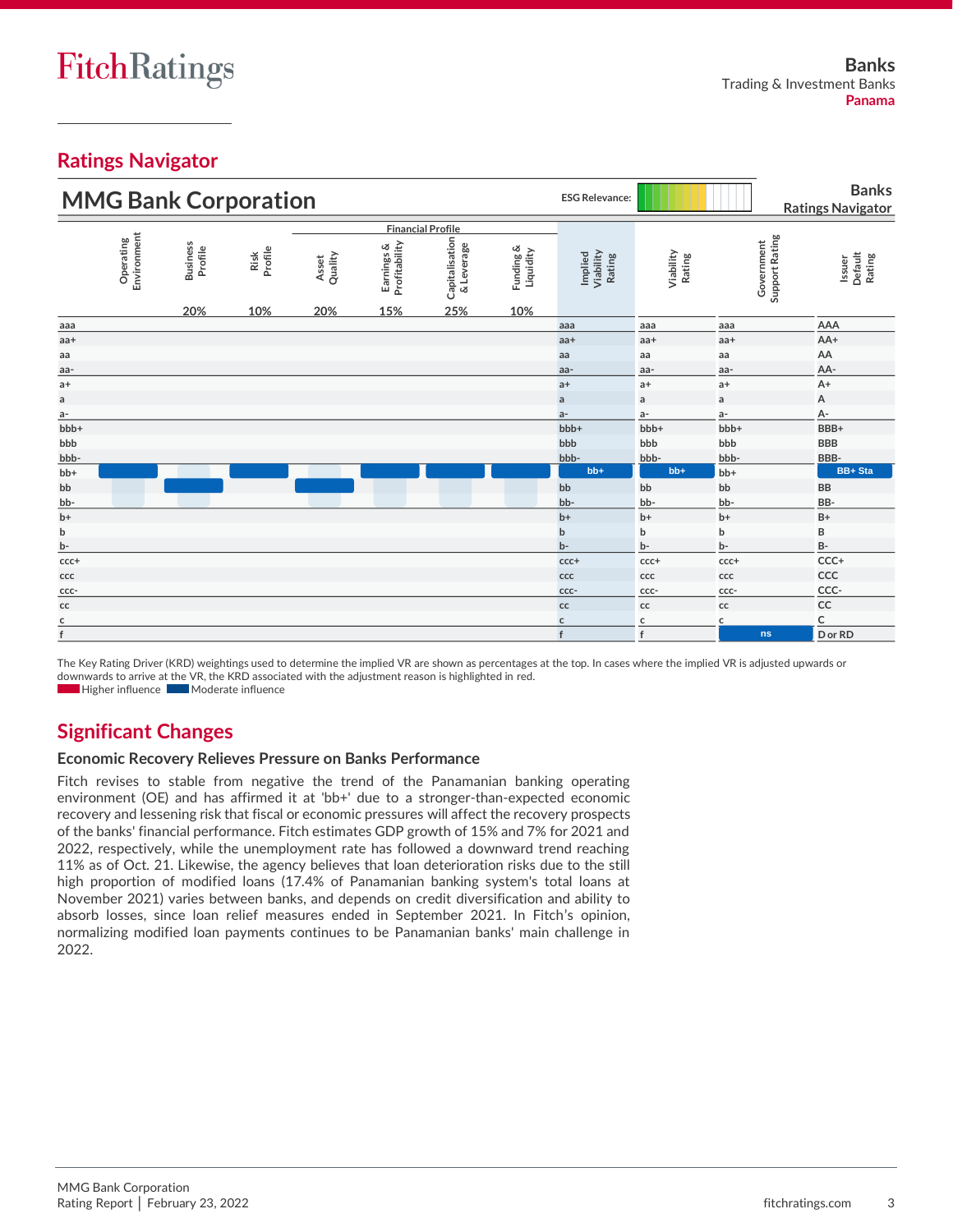# **Brief Company Summary**

## **Business Profile**

Fitch believes the bank's sound business model and its niche market position factor positively in its business profile. As of 3Q 2021, MMG presents a well-diversified and consistent business model with stable earnings over time that derive from its activities in investment management, advisory, investment funds and commercial banking, complemented by recently stablished business of mortgage REITs and offshore banking. On the other hand, MMG is the sixth largest asset manager (through its brokerage house) in Panama, managing 4.6% of total assets under management (AUM). MMG is also the fifth largest participant (out of 30 participants) in Panama's stock exchange primary market, as ranked by business volume. On another hand, the bank's ancillary commercial banking activity represented less than 1% of the banking system's total assets and customer deposits.

The agency believes that MMG's senior management is suitable to lead the organization. The team exhibits ample and deep experience in commercial and investment banking, asset management and capital markets businesses. The team features between 10+ and 30+ years of banking experience. Also, Fitch believes that MMG's corporate governance framework is clear, appropriately disseminated, and well-defined for MMG and each Panamanian subsidiary.

Historically, MMG has set clear and defined qualitative and quantitative strategic objectives. In that regard, they align its operations to reach these targets, appropriately overseen by different committees. Fitch considers that record of meeting stated objectives to be a sound achievement. The bank focuses on highly-differentiated products and services in a wide variety of business lines. According to Fitch's analysis, MMG has shown good execution of its strategic objectives over time and the agency believes it can achieve its goals for the foreseeable future, while not exempt from the pressures that the recovering economy may still impose.

### **Risk Profile**

Fitch believes MMG's sound risk management practices enable it to register an adequate financial performance. The bank's investment guidelines and underwriting standards are welldefined and updated regularly while also outlining formalized risk limits. This is especially required for its AUM business line as well as its lending operation. Risk controls appear sound, effectively aiding in risk mitigation. The overall balance sheet registered sound growth of around 9%, favoring liquid assets, while gross loans remain nearly at the previous year's levels. AUM, the source of most of the company's income, grew 5% year-over-year (yoy). The issuer demonstrates sound management of market risks while maintaining an adequate operation risk management structure and not registering any material reputational risk, with the latter being particularly important, due to its investment management and financial advisory activities.

As of fiscal year-end, the bank's gross loans shrank by an immaterial 0.5%, a similar behavior in relation to the two previous fiscal periods. This is due to the bank's conservative approach to lending, especially since the start of the coronavirus pandemic. In contrast, the overall balance sheet grew 9%, namely in liquid assets as it has predominated among financial institutions, due to the current economic climate. In contrast, overall Panamanian banking system loans and balance sheets recording a 1.3% increase and a -1.1% decrease, respectively.

On the other hand, AUM grew 5% organically, showing a recovery from the uncertainty caused by the pandemic. Fitch believes MMG has the appropriate in-house investment expertise to manage growth prospects alongside its technological capacity. Management has stated that all AUM growth must be organic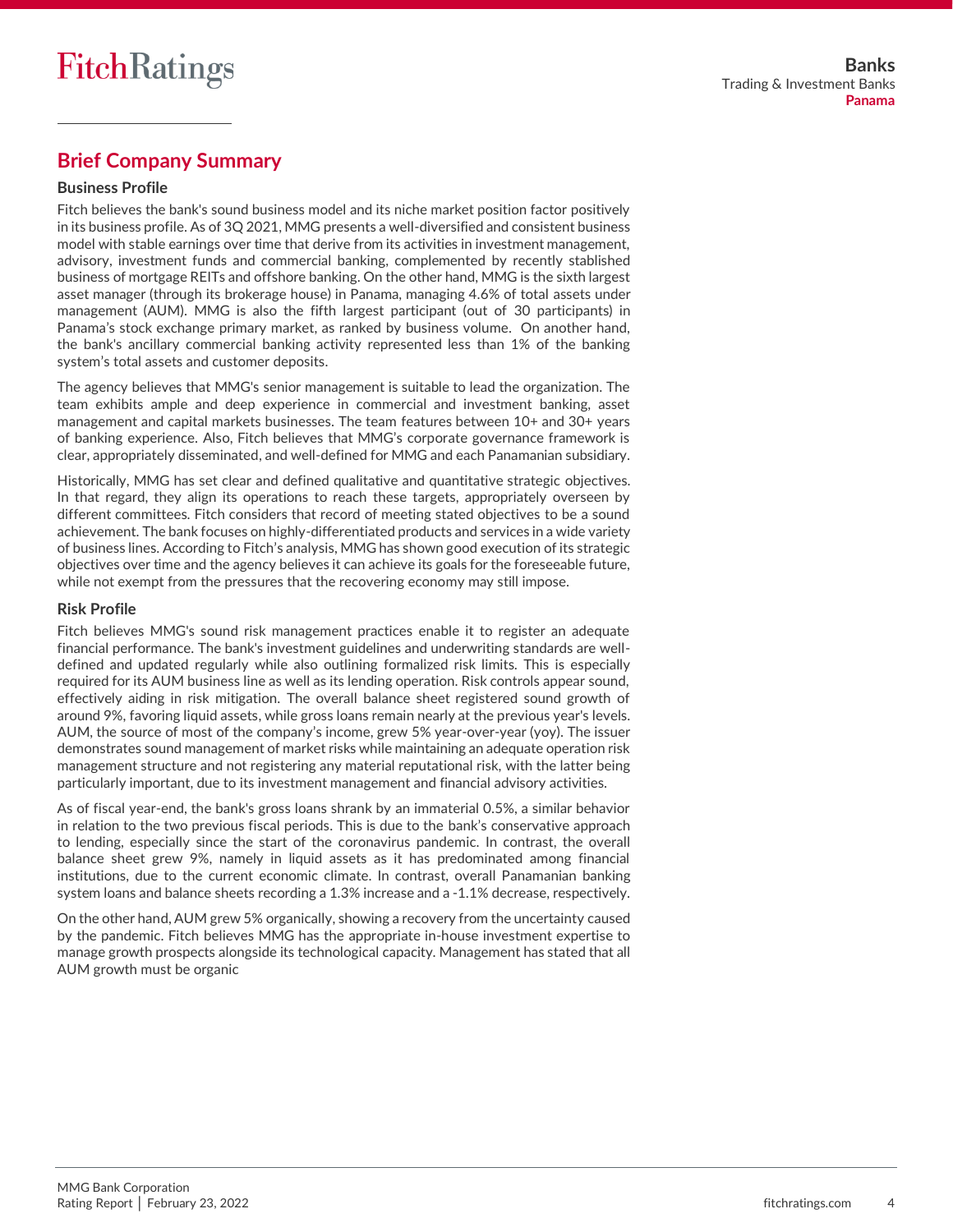## **Summary Financials and Key Ratios**

|                                            |                | 9/30/21        |                | 2019           | 2018           | 2017           |
|--------------------------------------------|----------------|----------------|----------------|----------------|----------------|----------------|
| (Years Ended Sept. 30)                     | USD Mil.       | <b>PAB 000</b> | <b>PAB 000</b> | <b>PAB 000</b> | <b>PAB 000</b> | <b>PAB 000</b> |
| <b>Summary Income Statement</b>            |                |                |                |                |                |                |
| Net Interest and Dividend Income           | 11             | 11,499.6       | 12,661.4       | 13,181.1       | 12,250.2       | 11,490.1       |
| Net Fees and Commissions                   | 14             | 14,041.0       | 12,926.8       | 13,777.9       | 14,361.4       | 13,363.3       |
| <b>Other Operating Income</b>              | 3              | 2,738.5        | 1,065.8        | 1,408.6        | 801.9          | 1,489.3        |
| <b>Total Operating Income</b>              | 28             | 28,279.1       | 26,654.0       | 28,367.6       | 27,413.5       | 26,342.7       |
| <b>Operating Costs</b>                     | 14             | 14,336.9       | 13,809.3       | 13.894.7       | 12,669.8       | 12,414.6       |
| Pre-Impairment Operating Profit            | 14             | 13,942.2       | 12.844.7       | 14,472.9       | 14,743.7       | 13,928.1       |
| Loan and Other Impairment Charges          | 0              | 99.6           | $-276.3$       | 0.0            | 64.1           | 31.3           |
| <b>Operating Profit</b>                    | 14             | 13,842.6       | 13,121.0       | 14,472.9       | 14.679.6       | 13,896.8       |
| Other Non-Operating Items (Net)            | N.A.           | N.A.           | N.A.           | 50.1           | 0.0            | 0.0            |
| Tax                                        | $\overline{2}$ | 1,708.4        | 1,409.2        | 1,417.9        | 1,441.9        | 1,376.5        |
| Net Income                                 | 12             | 12,134.2       | 11,711.8       | 13,105.1       | 13,237.7       | 12,520.3       |
| Other Comprehensive Income                 | $\mathbf 0$    | 167.8          | $-67.5$        | 722.4          | $-1,261.4$     | 1,082.2        |
| Fitch Comprehensive Income                 | 12             | 12,302.0       | 11,644.3       | 13,827.5       | 11,976.3       | 13,602.5       |
| <b>Summary Balance Sheet</b>               |                |                |                |                |                |                |
| Assets                                     |                |                |                |                |                |                |
| Gross Loans                                | 242            | 241,524.4      | 242,714.7      | 244,799.5      | 250,863.1      | 226,373.9      |
| - of which impaired                        | 17             | 17,058.2       | 31,207.8       | 0.0            | 0.0            | 0.0            |
| Loan Loss Allowances                       | $\mathbf{1}$   | 632.2          | 538.9          | 250.8          | 208.4          | 144.3          |
| Net Loan                                   | 241            | 240,892.2      | 242,175.8      | 244,548.7      | 250,654.7      | 226,229.6      |
| Interbank                                  | 193            | 193,331.3      | 155,450.8      | 110,058.7      | 94,523.7       | 136,189.3      |
| <b>Derivatives</b>                         | N.A.           | N.A.           | N.A.           | 0.0            | 0.0            | 0.0            |
| <b>Other Securities and Earning Assets</b> | 213            | 213,157.1      | 194,629.7      | 276,947.5      | 303,029.9      | 275,245.8      |
| <b>Total Earning Assets</b>                | 647            | 647,380.6      | 592,256.3      | 631,554.9      | 648,208.3      | 637,664.7      |
| Cash and Due from Banks                    | 0              | 290.7          | 790.6          | 634.6          | 663.7          | 569.7          |
| <b>Other Assets</b>                        | 11             | 11,016.2       | 11,101.5       | 12,473.5       | 12,902.8       | 13,582.6       |
| <b>Total Assets</b>                        | 659            | 658,687.5      | 604,148.4      | 644,663.0      | 661,774.8      | 651,817.0      |
| <b>Liabilities</b>                         |                |                |                |                |                |                |
| <b>Customer Deposits</b>                   | 531            | 531,194.1      | 458,417.7      | 474,006.2      | 493,677.5      | 526,840.8      |
| Interbank and Other Short-Term Funding     | 33             | 33,316.4       | 55,505.7       | 74,009.2       | 62,918.0       | 45,794.2       |
| Other Long-Term Funding                    | 3              | 3,001.2        | 2,107.9        | 10,000.8       | 21,747.2       | 0.0            |
| Trading Liabilities and Derivatives        | N.A.           | N.A.           | N.A.           | $0.0\,$        | 0.0            | 0.0            |
| <b>Total Funding and Derivatives</b>       | 568            | 567,511.7      | 516,031.3      | 558,016.2      | 578,342.7      | 572,635.0      |
| <b>Other Liabilities</b>                   | 12             | 11,682.3       | 11,213.1       | 10,226.0       | 10,660.5       | 7,708.3        |
| Preference Shares and Hybrid Capital       | N.A.           | N.A.           | N.A.           | 0.0            | 0.0            | 0.0            |
| <b>Total Equity</b>                        | 79             | 79,493.5       | 76,904.0       | 76,420.8       | 72,771.6       | 71,473.7       |
| <b>Total Liabilities and Equity</b>        | 659            | 658,687.5      | 604,148.4      | 644,663.0      | 661,774.8      | 651,817.0      |
| <b>Exchange Rate</b>                       |                | $USD1 = PAB1$  | $USD1 = PAB1$  | $USD1 = PAB1$  | $USD1 = PAB1$  | $USD1 = PAB1$  |
|                                            |                |                |                |                |                |                |

N.A.: Not applicable.

Source: Fitch Ratings, Fitch Solutions and MMG Bank.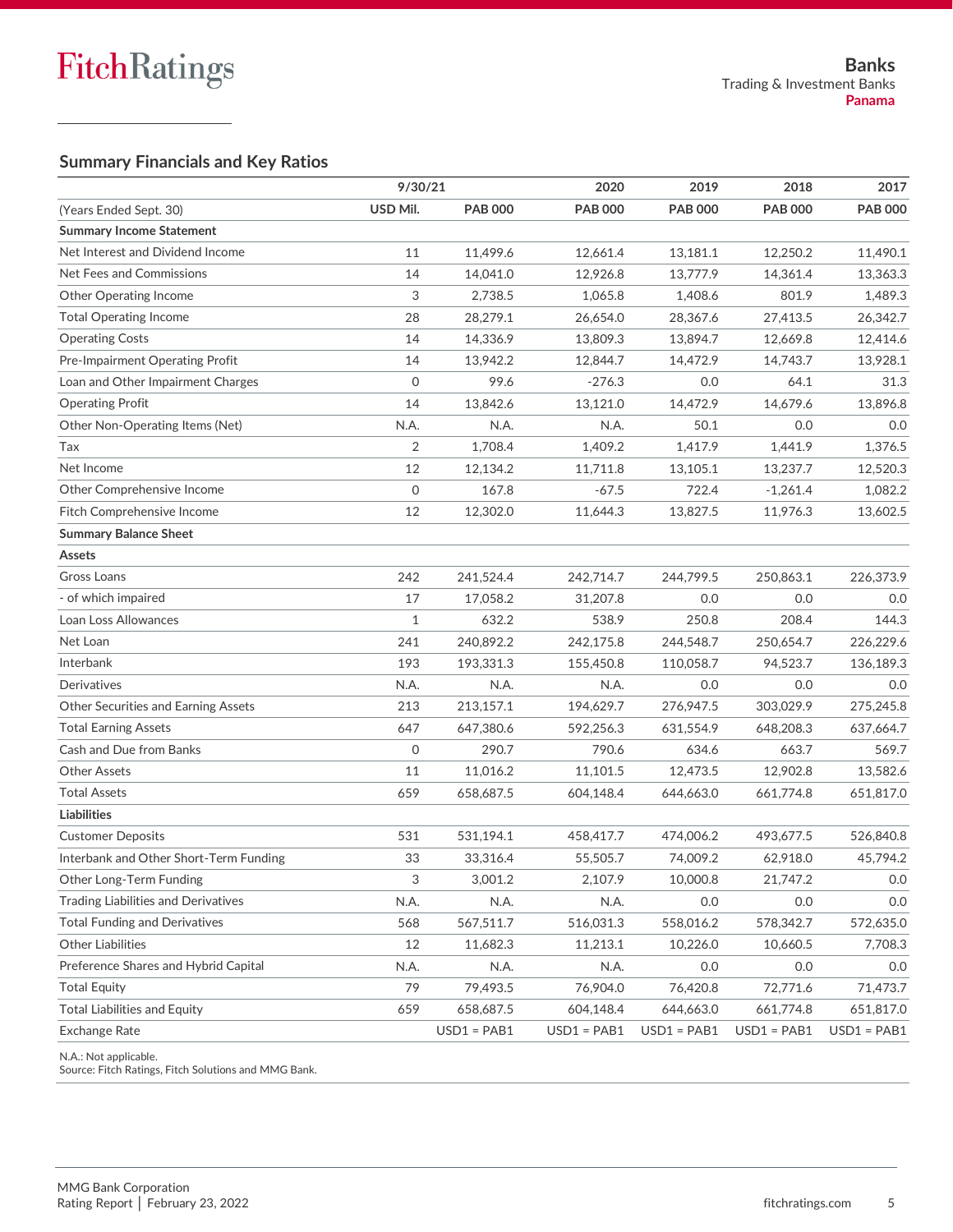## **Summary Financials and Key Ratios**

| (%, Years Ended Sept. 30)                         | 2021  | 2020  | 2019  | 2018  | 2017  |
|---------------------------------------------------|-------|-------|-------|-------|-------|
| Ratios (Annualized as Appropriate)                |       |       |       |       |       |
| Profitability                                     |       |       |       |       |       |
| <b>Operating Profit/Risk-Weighted Assets</b>      | 4.2   | 3.8   | 4.9   | 5.4   | 4.2   |
| Net Interest Income/Average Earning Assets        | 2.1   | 2.2   | 2.2   | 1.9   | 1.7   |
| Non-Interest Expense/Gross Revenue                | 50.7  | 51.8  | 49.0  | 46.2  | 47.1  |
| Net Income/Average Equity                         | 16.3  | 16.1  | 18.4  | 19.1  | 18.6  |
| <b>Asset Quality</b>                              |       |       |       |       |       |
| Impaired Loans Ratio                              | 7.1   | 12.9  | 0.0   | 0.0   | 0.0   |
| Growth in Gross Loans                             | (0.5) | (0.9) | (2.4) | 10.8  | 53.7  |
| Loan Loss Allowances/Impaired Loans               | 3.7   | 1.7   | N.A.  | N.A.  | N.A.  |
| Loan Impairment Charges/Average Gross Loans       | 0.0   | (0.1) | 0.0   | 0.0   | 0.0   |
| Capitalization                                    |       |       |       |       |       |
| Common Equity Tier 1 Ratio                        | 22.0  | 20.7  | 24.1  | 24.7  | 19.1  |
| Fully Loaded Common Equity Tier 1 Ratio           | N.A.  | N.A.  | N.A.  | N.A.  | N.A.  |
| Fitch Core Capital Ratio                          | 23.2  | 21.7  | 25.3  | 25.9  | 21.2  |
| Tangible Common Equity/Tangible Assets            | 11.8  | 12.5  | 11.6  | 10.8  | 10.8  |
| Basel Leverage Ratio                              | N.A.  | N.A.  | N.A.  | N.A.  | N.A.  |
| Net Impaired Loans/Common Equity Tier 1           | 22.1  | 42.9  | (0.4) | (0.3) | (0.2) |
| Net Impaired Loans/Fitch Core Capital             | 21.2  | 40.9  | (0.3) | (0.3) | (0.2) |
| <b>Funding and Liquidity</b>                      |       |       |       |       |       |
| Gross Loans/Customer Deposits                     | 45.5  | 53.0  | 51.6  | 50.8  | 43.0  |
| Liquidity Coverage Ratio                          | N.A.  | N.A.  | N.A.  | N.A.  | N.A.  |
| <b>Customer Deposits/Total Non-Equity Funding</b> | 93.6  | 88.8  | 84.9  | 85.4  | 92.0  |
| Net Stable Funding Ratio                          | N.A.  | N.A.  | N.A.  | N.A.  | N.A.  |

N.A.: Not applicable.

Source: Fitch Ratings, Fitch Solutions and MMG Bank.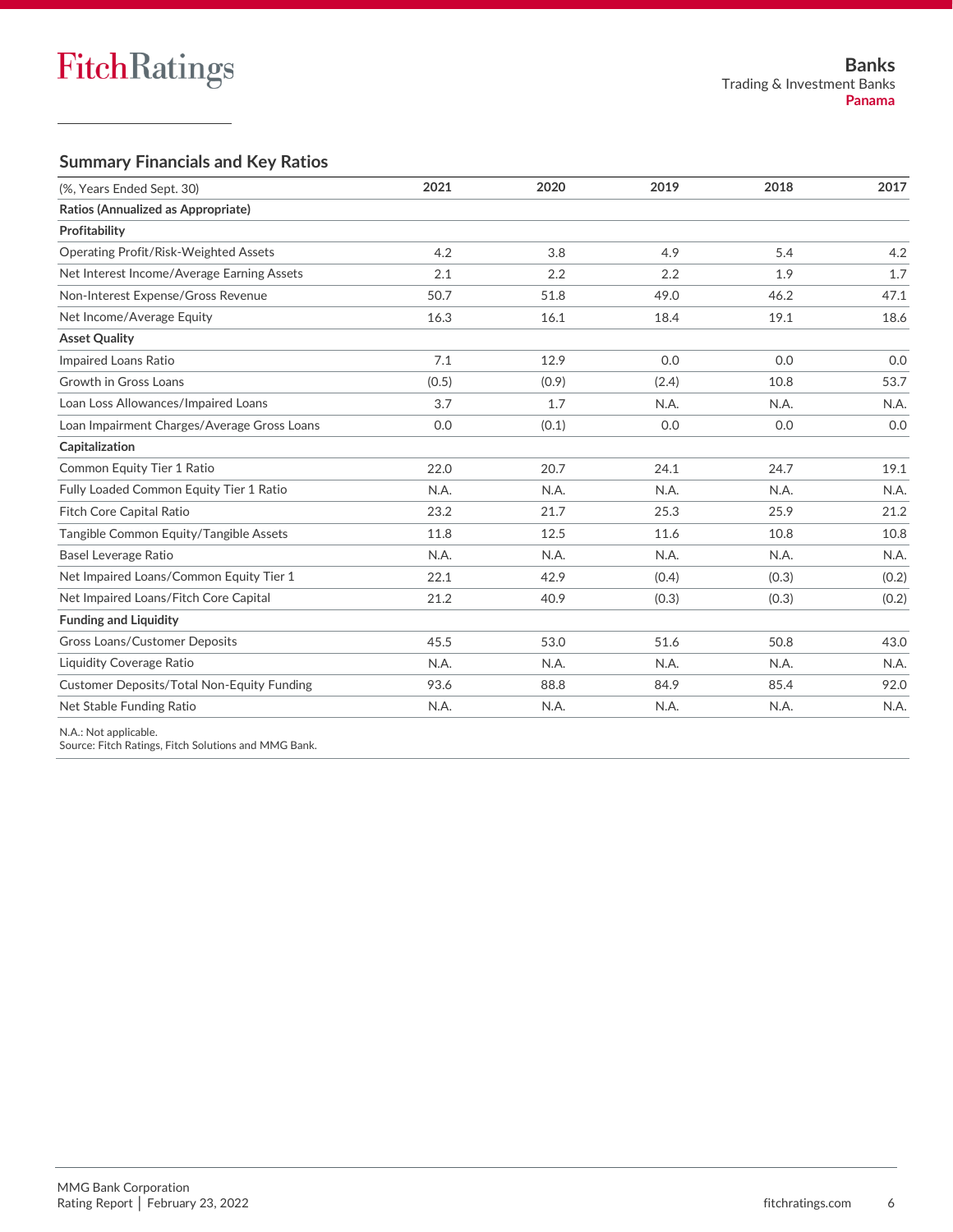# **Key Financial Metrics — Latest Developments**

## **Asset Quality**

As of September 2021, the bank registered an improvement of its impaired loans ratio, to 7.1% from 12.9% as of September 2020. Historically, MMG's gross loan portfolio had not registered overdue loans until the pandemic. Fitch foresees an improvement in the short term due to favorable customer behavior, including those with outstanding amounts, which coincidentally, represent the total amount of modified loans. On the other hand, the agency does not consider that there will be material changes to the portfolio's structural features of being highly concentrated by debtor and geography, but with adequate diversification by economic sector. All loans present collateral of high quality.

Non-loan exposures, namely, the bank's securities portfolio, is mostly high quality, with 59% being investment-grade securities (39% rated 'AA–' or higher) and soundly diversified by geographical region. Fitch notes the reduction of the proportion of investment-grade securities in relation to previous tears (2020: 62%, 2019: 74%) but deems it feasible for the quality to improve, progressively, as the world economy improves.

AUM continue to perform well, despite the pandemic. As of September 2021, most was concentrated in fixed-income securities of high-quality corporates that yield a constant flow of fee income.

## **Earnings and Profitability**

As of September 2021, the bank's operating profitability exhibited a healthy recovery from the September 2020 figures. The agency believes that MMG's strategy will yield higher profitability, as the Panamanian economy recovers. Operating profit over RWAs was 4.2%, higher than the 3.8% of 2020 but still below the 2017-2019 average of 4.8%. The bank's profitability metrics have remained well above the banking system's average, mainly due to its very diversified business lines and high-quality loans and investments, alongside its AUM.

The bank's business model produces a steady flow of income throughout the economic cycle with low volatility. The main and complementary indicators of profitability maintain a moderate net interest margin of 2.1%, lower than the market average of 2.3% but benefiting from a downward financial cost. Likewise, operating efficiency remains one of the best in the industry, representing 50% of gross income (average 2017 to 2020: 48%; industry: 59.4% as of September 2021), which demonstrates the effectiveness of cost control. On the other hand, loan impairment charges are immaterial.

MMG reports a mix of revenues from its business lines that do not show a high level of dependency on each other. Its main source of income is related to commissions for asset management, investment banking and securities brokerage, while banking services have a secondary role. Asset management fees predominate, alongside investment banking ones. As of fiscal year-end 2021, non-interest income represented 59.3% of total gross revenues, a clear recovery from the 52% of the previous fiscal year and higher than the pre-pandemic 2017-2019 average of 55.1%.

## **Capitalization and Leverage**

As of fiscal year-end 2021, the CET1 ratio was 22%, deemed adequate to withstand any potential losses and support on-balance business growth. The agency foresees that capitalization ratios will remain strong, for the foreseeable future, due the bank's growth and profitability prospects and consistent and sound dividend policy.

Fitch considers that MMG's internal capital generation capacity is adequate, mainly due to the earnings growth of its AUM business. While dividend payment over net income has remained high, the agency does not foresee any issues that may materially affect the company's equity.

## **Funding and Liquidity**

As of September 2021, the loans-to-deposits ratio is a strong 45.5%, showing the ample liquidity the bank has and well above the Panamanian banking industry which focuses on traditional commercial banking (82%). Fitch believes that this ratio will remain strong in the near future as the lending business of the bank is secondary to its AUM business lines. Ample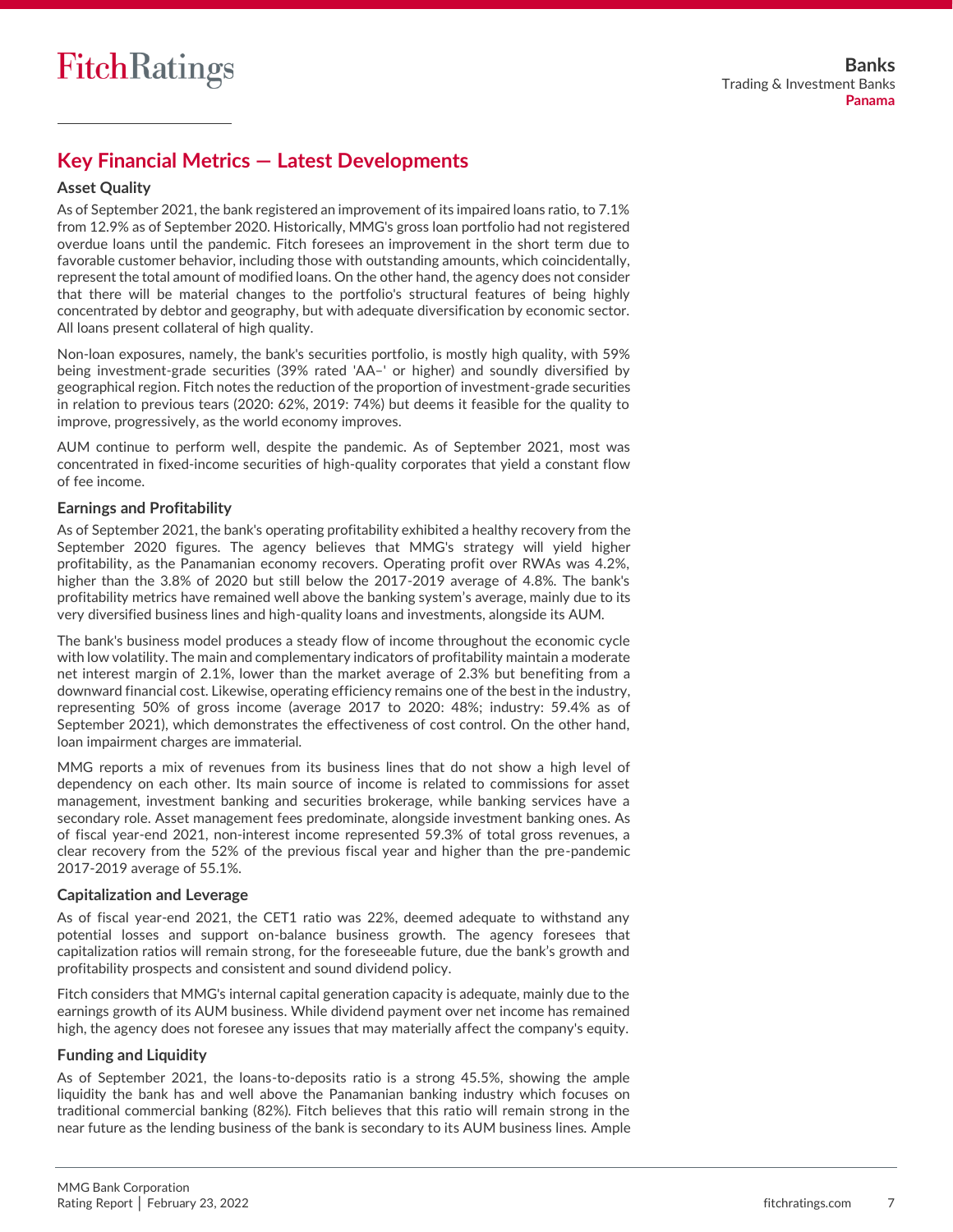

liquidity is somewhat offset by a structurally-high concentration of depositors, as this represents 41% of total customer deposits.

One of MMG's strengths is the strong coverage of short-term liabilities by its unencumbered liquid assets. In accordance with its liquidity risk management policies, as of September 2021, liquid assets (cash and due, loans and advances and AFS securities) represented 58% of total assets and 72% of total customer deposits.

In addition, , trend analysis of the issuer's EBITDA over interest expense ratio also shows that its funding, liquidity and coverage remain ample.

The bank relies on customer deposits that, while stable, are focused in demand deposits (75% of total) and a concentrated base that yields a high depositor concentration rate of 41%. Accordingly, interest expense on deposits is low (1.5% vs. the industry's 2.6%).

# **Government Support**

| <b>Commercial Banks: Government Support Rating KRDs</b>                      |                    |  |  |  |  |  |
|------------------------------------------------------------------------------|--------------------|--|--|--|--|--|
| Typical D-SIB GSR for sovereign's rating level<br>(assuming high propensity) | BBB-to BB          |  |  |  |  |  |
| Actual jurisdiction D-SIB GSR                                                | ns                 |  |  |  |  |  |
| <b>Government Support Rating</b>                                             | ns                 |  |  |  |  |  |
|                                                                              |                    |  |  |  |  |  |
| Government ability to support D-SIBs                                         |                    |  |  |  |  |  |
| Sovereign Rating                                                             | <b>BBB-/Stable</b> |  |  |  |  |  |
| Size of banking system                                                       | <b>Negative</b>    |  |  |  |  |  |
| Structure of banking system                                                  | <b>Neutral</b>     |  |  |  |  |  |
| Sovereign financial flexibility (for rating level)                           | <b>Neutral</b>     |  |  |  |  |  |
|                                                                              |                    |  |  |  |  |  |
| Government propensity to support D-SIBs                                      |                    |  |  |  |  |  |
| Resolution legislation                                                       | <b>Neutral</b>     |  |  |  |  |  |
| Support stance                                                               | <b>Neutral</b>     |  |  |  |  |  |
|                                                                              |                    |  |  |  |  |  |
| Government propensity to support bank                                        |                    |  |  |  |  |  |
| Systemic importance                                                          | <b>Negative</b>    |  |  |  |  |  |
| Liability structure                                                          | <b>Negative</b>    |  |  |  |  |  |
| Ownership                                                                    | <b>Neutral</b>     |  |  |  |  |  |

The GSRs of 'ns' reflect that, however possible, external support cannot be relied upon, given the banking system's large size compared to the economy and a weak support stance, due to Panama's lack of a lender of last resort.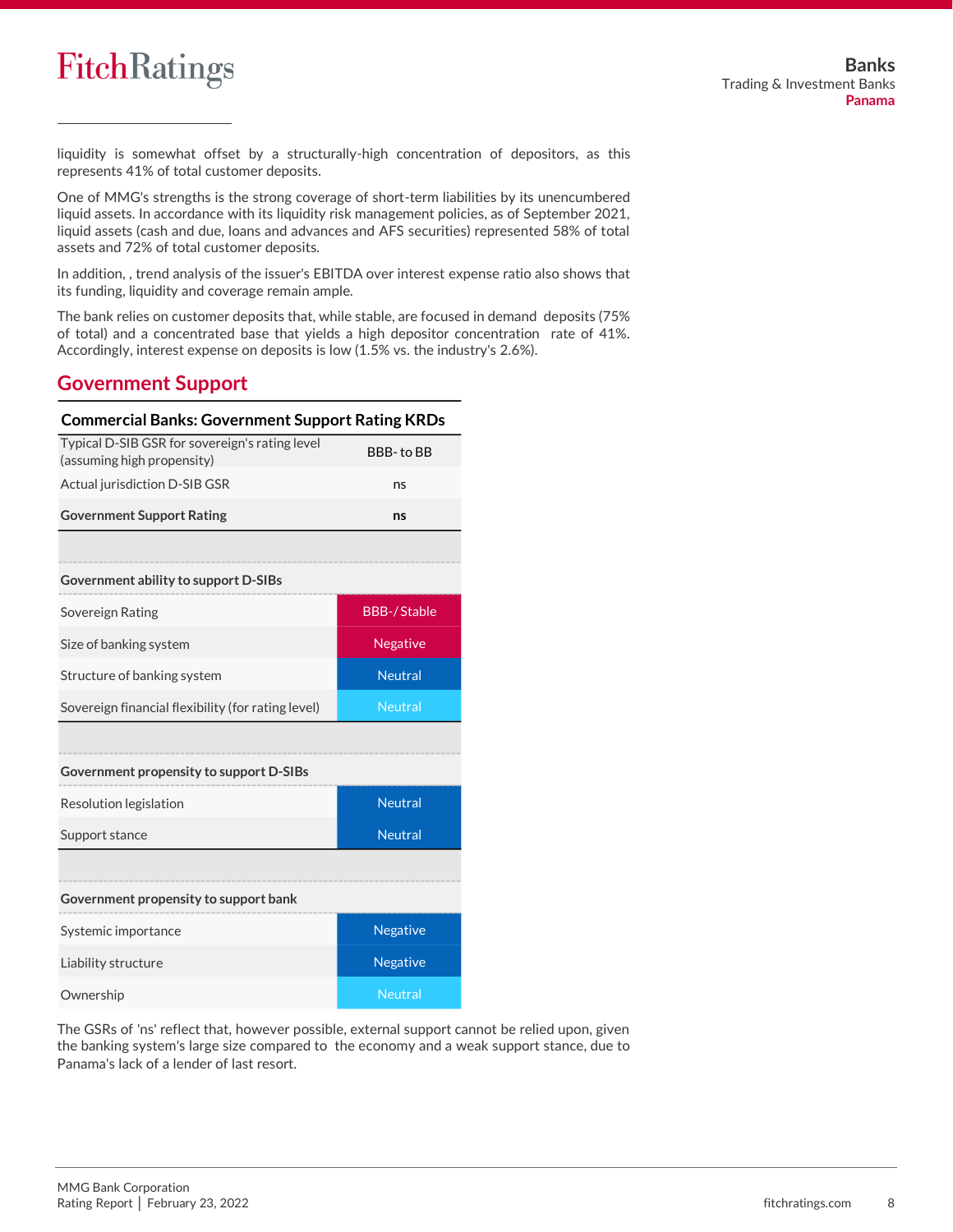# **Environmental, Social and Governance Considerations**

#### FitchRatings **MMG Bank Corporation**

**Banks Ratings Navigator**

| <b>Credit-Relevant ESG Derivation</b>                                                                                                                                                                                        |         |                               |  |           |                                                             |                |                                                                                    |                | <b>Overall ESG Scale</b>                                          |
|------------------------------------------------------------------------------------------------------------------------------------------------------------------------------------------------------------------------------|---------|-------------------------------|--|-----------|-------------------------------------------------------------|----------------|------------------------------------------------------------------------------------|----------------|-------------------------------------------------------------------|
| MMG Bank Corporation has 5 ESG potential rating drivers<br>MMG Bank Corporation has exposure to compliance risks including fair lending practices, mis-selling, repossession/foreclosure practices, consumer data protection |         |                               |  |           | key driver                                                  | $\circ$        | issues                                                                             | 5              |                                                                   |
| (data security) but this has very low impact on the rating.<br>Governance is minimally relevant to the rating and is not currently a driver.                                                                                 |         |                               |  |           | driver                                                      | $\circ$        | issues                                                                             | $\overline{4}$ |                                                                   |
|                                                                                                                                                                                                                              |         |                               |  |           | potential driver                                            | 5              | issues                                                                             | $\overline{3}$ |                                                                   |
|                                                                                                                                                                                                                              |         |                               |  |           | not a rating driver                                         | $\overline{4}$ | issues                                                                             | $\overline{2}$ |                                                                   |
|                                                                                                                                                                                                                              |         |                               |  |           |                                                             | 5              | issues                                                                             |                |                                                                   |
| <b>Environmental (E)</b>                                                                                                                                                                                                     |         |                               |  |           |                                                             |                |                                                                                    |                |                                                                   |
| <b>General Issues</b>                                                                                                                                                                                                        | E Score | <b>Sector-Specific Issues</b> |  | Reference | <b>E</b> Scale                                              |                |                                                                                    |                |                                                                   |
| GHG Emissions & Air Quality                                                                                                                                                                                                  |         | n.a.                          |  | In.a.     | 5                                                           |                | How to Read This Page<br>Red (5) is most relevant and green (1) is least relevant. |                | ESG scores range from 1 to 5 based on a 15-level color gradation. |
|                                                                                                                                                                                                                              |         |                               |  |           | The Environmental (E), Social (S) and Governance (G) tables |                |                                                                                    |                |                                                                   |

| <b>Energy Management</b>                                      |               | n.a.                                                                                                                                                     | In.a.                                                                            |  | The Environmental (E), Social (S) and Governance (G) tables<br>break out the individual components of the scale. The right-hand<br>box shows the aggregate E, S, or G score. General Issues are<br>relevant across all markets with Sector-Specific Issues unique to a<br>particular industry group. Scores are assigned to each sector- |
|---------------------------------------------------------------|---------------|----------------------------------------------------------------------------------------------------------------------------------------------------------|----------------------------------------------------------------------------------|--|------------------------------------------------------------------------------------------------------------------------------------------------------------------------------------------------------------------------------------------------------------------------------------------------------------------------------------------|
| Water & Wastewater Management                                 |               | In.a.                                                                                                                                                    | n.a.                                                                             |  | specific issue. These scores signify the credit-relevance of the<br>sector-specific issues to the issuing entity's overall credit rating. The<br>Reference box highlights the factor(s) within which the<br>corresponding ESG issues are captured in Fitch's credit analysis.                                                            |
| Waste & Hazardous Materials<br>Management: Ecological Impacts |               | n.a.                                                                                                                                                     | n.a.                                                                             |  | The Credit-Relevant ESG Derivation table shows the overall ESG<br>score. This score signifies the credit relevance of combined E. S.<br>and G issues to the entity's credit rating. The three columns to the<br>left of the overall ESG score summarize the issuing entity's sub-                                                        |
| Exposure to Environmental Impacts                             | $\mathcal{P}$ | Impact of extreme weather events on assets and/or<br>operations and corresponding risk appetite & management;<br>catastrophe risk: credit concentrations | Business Profile (incl. Management & governance); Risk Profile;<br>Asset Quality |  | component ESG scores. The box on the far left identifies some of<br>the main ESG issues that are drivers or potential drivers of the<br>issuing entity's credit rating (corresponding with scores of 3, 4 or 5)<br>and provides a brief explanation for the score.                                                                       |

#### **Social (S)**

| Social (S)                                                              |         |                                                                                                                                                                  |                                                                                                                           |                |                | Classification of ESG issues has been developed from Fitch's                                                                                                                           |
|-------------------------------------------------------------------------|---------|------------------------------------------------------------------------------------------------------------------------------------------------------------------|---------------------------------------------------------------------------------------------------------------------------|----------------|----------------|----------------------------------------------------------------------------------------------------------------------------------------------------------------------------------------|
| <b>General Issues</b>                                                   | S Score | <b>Sector-Specific Issues</b>                                                                                                                                    | Reference                                                                                                                 |                | <b>S</b> Scale | sector ratings criteria. The General Issues and Sector-Specific<br>Issues draw on the classification standards published by the United                                                 |
| Human Rights, Community Relations,<br><b>Access &amp; Affordability</b> |         | Services for underbanked and underserved communities:<br>programs                                                                                                | SME and community development programs; financial literacy Business Profile (incl. Management & governance); Risk Profile |                |                | Nations Principles for Responsible Investing (PRI) and the<br>Sustainability Accounting Standards Board (SASB).<br>Sector references in the scale definitions below refer to Sector as |
| Customer Welfare - Fair Messaging,<br>Privacy & Data Security           |         | Compliance risks including fair lending practices, mis-selling,<br>repossession/foreclosure practices, consumer data protection<br>(data security)               | Operating Environment; Business Profile (incl. Management &<br>governance); Risk Profile                                  |                |                | displayed in the Sector Details box on page 1 of the navigator.                                                                                                                        |
| <b>Labor Relations &amp; Practices</b>                                  |         | Impact of labor negotiations, including board/employee<br>compensation and composition                                                                           | Business Profile (incl. Management & governance)                                                                          |                |                |                                                                                                                                                                                        |
| Employee Wellbeing                                                      |         | n.a.                                                                                                                                                             | In.a.                                                                                                                     | $\overline{2}$ |                |                                                                                                                                                                                        |
| <b>Exposure to Social Impacts</b>                                       |         | Shift in social or consumer preferences as a result of an<br>institution's social positions, or social and/or political<br>disapproval of core banking practices | Business Profile (incl. Management & governance); Financial Profile                                                       |                |                |                                                                                                                                                                                        |

| Governance (G)                |                |                                                                                                                                                                                                              |                                                                                                          |              |                | <b>CREDIT-RELEVANT ESG SCALE</b> |  |                                                                                                                                                                                                        |
|-------------------------------|----------------|--------------------------------------------------------------------------------------------------------------------------------------------------------------------------------------------------------------|----------------------------------------------------------------------------------------------------------|--------------|----------------|----------------------------------|--|--------------------------------------------------------------------------------------------------------------------------------------------------------------------------------------------------------|
| <b>General Issues</b>         | <b>G</b> Score | <b>Sector-Specific Issues</b>                                                                                                                                                                                | Reference                                                                                                |              | <b>G</b> Scale |                                  |  | How relevant are E, S and G issues to the<br>overall credit rating?                                                                                                                                    |
| <b>Management Strategy</b>    | 3              | Operational implementation of strategy                                                                                                                                                                       | Business Profile (incl. Management & governance)                                                         | $\sqrt{5}$   |                | 5                                |  | Highly relevant, a key rating driver that has a<br>significant impact on the rating on an individual<br>basis. Equivalent to "higher" relative importance<br>within Navigator.                         |
| Governance Structure          | 3              | Board independence and effectiveness; ownership<br>concentration; protection of creditor/stakeholder rights; legal<br>/compliance risks; business continuity; key person risk;<br>related party transactions | Business Profile (incl. Management & governance); Earnings &<br>Profitability; Capitalisation & Leverage |              |                |                                  |  | Relevant to rating, not a key rating driver but has<br>an impact on the rating in combination with other<br>factors. Equivalent to "moderate" relative<br>importance within Navigator.                 |
| <b>Group Structure</b>        |                | Organizational structure; appropriateness relative to business<br>model; opacity; intra-group dynamics; ownership                                                                                            | Business Profile (incl. Management & governance)                                                         | $\mathbf{R}$ |                | s                                |  | Minimally relevant to rating, either very low impact<br>or actively managed in a way that results in no<br>impact on the entity rating. Equivalent to "lower"<br>relative importance within Navigator. |
| <b>Financial Transparency</b> | 3              | Quality and frequency of financial reporting and auditing<br>processes                                                                                                                                       | Business Profile (incl. Management & governance)                                                         |              |                | $\overline{2}$                   |  | Irrelevant to the entity rating but relevant to the<br>sector.                                                                                                                                         |
|                               |                |                                                                                                                                                                                                              |                                                                                                          |              |                |                                  |  | Irrelevant to the entity rating and irrelevant to the<br>sector                                                                                                                                        |

Unless otherwise disclosed in this section, the highest level of ESG credit relevance is a score of '3'. This means ESG issues are credit-neutral or have only a minimal credit impact on the entity, either due to their nature or the way in which they are being managed by the entity. For more information on Fitch's ESG Relevance Scores, visit [www.fitchratings.com/esg.](https://www.fitchratings.com/topics/esg)